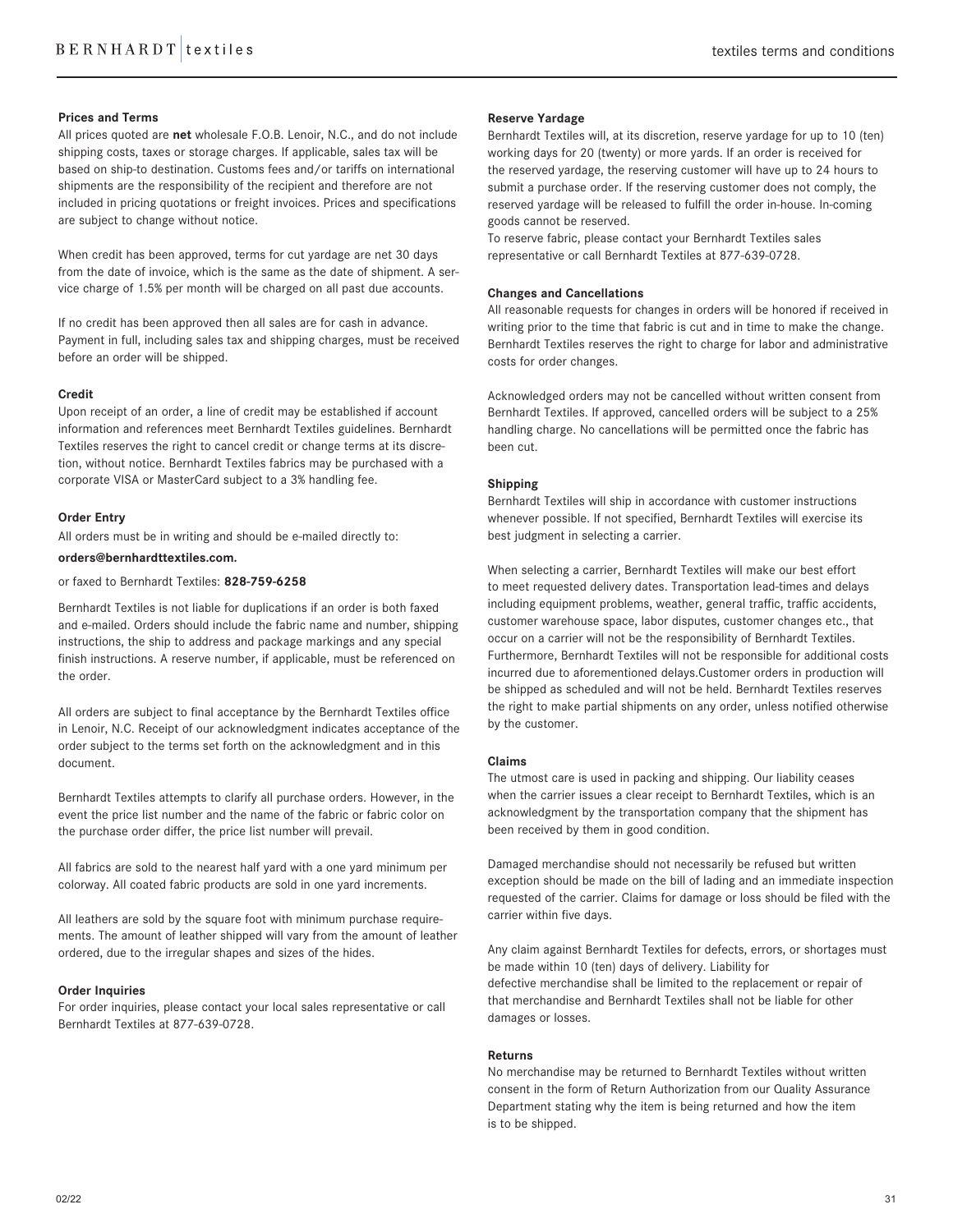In the event a return is authorized by Bernhardt Textiles for reasons other than damage or defect, the customer shall be responsible for a 25% restocking fee, as well as a double freight charge.

Unauthorized returns will be automatically refused by our receiving department as will returns not in accordance with Bernhardt Textiles shipping instructions. **Under no circumstances will cut or treated fabric be accepted for return.** 

### **Samples**

Samples are available through your sales representative and from our website bernhardttextiles.com. Due to slight variations in fibers and dye lots, samples may not match existing inventory.

### **Additional Finishes**

Bernhardt Textiles will, as an accommodation to customers and at the customer's own risk, have special finishes or backing applied to our fabrics at an additional net charge.

**Fabrics will shrink when processed so yardage should be increased by 10% to ensure correct and final length. Bernhardt Textiles takes no responsibility for the work of any finisher nor any resultant shrinkage, coloration change or damage to the fabric.**

**Minimum yardage and upcharges for additional finishes are per pattern/colorway. Fabrics may not be combined to fulfill minimum requirements. Please allow a minimum of two weeks for processing.** 

### **Acrylic Backing**

A back coating that provides stability, eliminates fraying, and prevents adhesive bleed through.

5-54 yards Minimum \$125.00 55 yards or more \$2.50 per yard net

# **Stain Resistant Finish**

A soil and stain resistant finish for upholstery and vertically applied fabrics. 5-54 yards Minimum \$100.00 55 yards or more \$2.00 per yard net

# **Nano-Tex®**

A long-lasting spill and stain resistant finish. Contact your Bernhardt Textiles Account Executive for a list of pre-approved patterns. 25 yards Minimum \$150.00 31 yards or more \$3.50 per yard net

# **Nano-Tex® with Breathable Moisture Barrier**

A stain resistant finish with a breathable moisture barrier applied to prevent the passage of fluids and stains. Contact your Bernhardt Textiles Account Executive for a list of pre-approved patterns. 25 yards Minimum \$200.00

26 yards or more \$9.00 per yard net

### **Breathable Moisture Barrier**

A breathable moisture barrier applied to in-stock Nano-Tex® patterns to prevent the passage of fluids and stains. Contact your Bernhardt Textiles Account Executive for a list of pre-approved patterns.

25 yards Minimum \$200.00 26 yards or more \$7.00 per yard net Note: Other finishes and backings may be available in addition to those listed above. Contact your Sales Representative for a quote or further information regarding any other additional finish. Bernhardt Textiles does not warrant additional finishes.

# **Custom Fabrics**

**Custom fabrics are sold only by the full piece and sizes vary according to the mill. The customer is responsible for purchasing all production overage. Bernhardt Textiles reserves the right to charge a strike-off fee for custom fabrics. Invoices will reflect actual yardage shipped.**

Bernhardt Textiles will work with the customer to develop special colors and fiber constructions of standard fabrics. When a custom fabric is needed contact your Sales Representative for pricing and minimum yardage requirements. Additional lead time is required for custom work and a 50% deposit must be received by Bernhardt Textiles before production of fabric will begin. **All custom fabrics are subject to a 10% upcharge.**

### **Limited Warranty**

Bernhardt Textiles does not warrant or guarantee fabrics or leathers against fading, shrinking, stretching, seam slippage, wear abrasion, wrinkling, creasing, staining, running or discoloration from contact with any liquid or alteration in color and hand due to any finish treatment.

Bernhardt Textiles is not responsible for dye lot differences or discrepancies in widths of fabrics and does not guarantee, warrant or represent exact matches to cuttings, memos and samples. Fiber content and/or yarns may be substituted at our discretion. Fabric sources may be changed without notification. Leather hides may contain marks, scars, scratches or wrinkles considered by tanneries to be naturally inherent and acceptable characteristics. Bernhardt Textiles takes no responsibility for the size or location of such marks. While Bernhardt Textiles will supply customer, upon request, with copies of results of independent testing done on its textiles, Bernhardt Textiles does not guarantee the results of such testing or that its products will meet specific industry, government or other codes or standards.

Quality and expert design are utilized in the manufacture of Bernhardt Textiles. Our products are made in accordance with the Textile Fiber Products Identification Act and meet or exceed the industry standards as defined by the Association of Contract Textiles (A.C.T.) guidelines. Under normal conditions our products perform for their intended purpose in accordance with industry standards.

All warranties are void if fabric care instructions are not followed properly and we will not be liable for product abuse. The above warranty is given expressly and in lieu of any other warranties either expressed or implied, including any warranties of merchantability or fitness for a particular purpose. All textiles and leathers are warranted for three (3) years from the date of purchase of the product. Coated fabrics are warranted for five (5) years from the date of purchase of the product.

# **Abrasion**

Multiple factors affect fabric durability and appearance retention, including end-user application and proper maintenance. Wyzenbeek and Martindale results above 100,000 double rubs have not been shown to be a reliable indicator of increased fabric lifespan.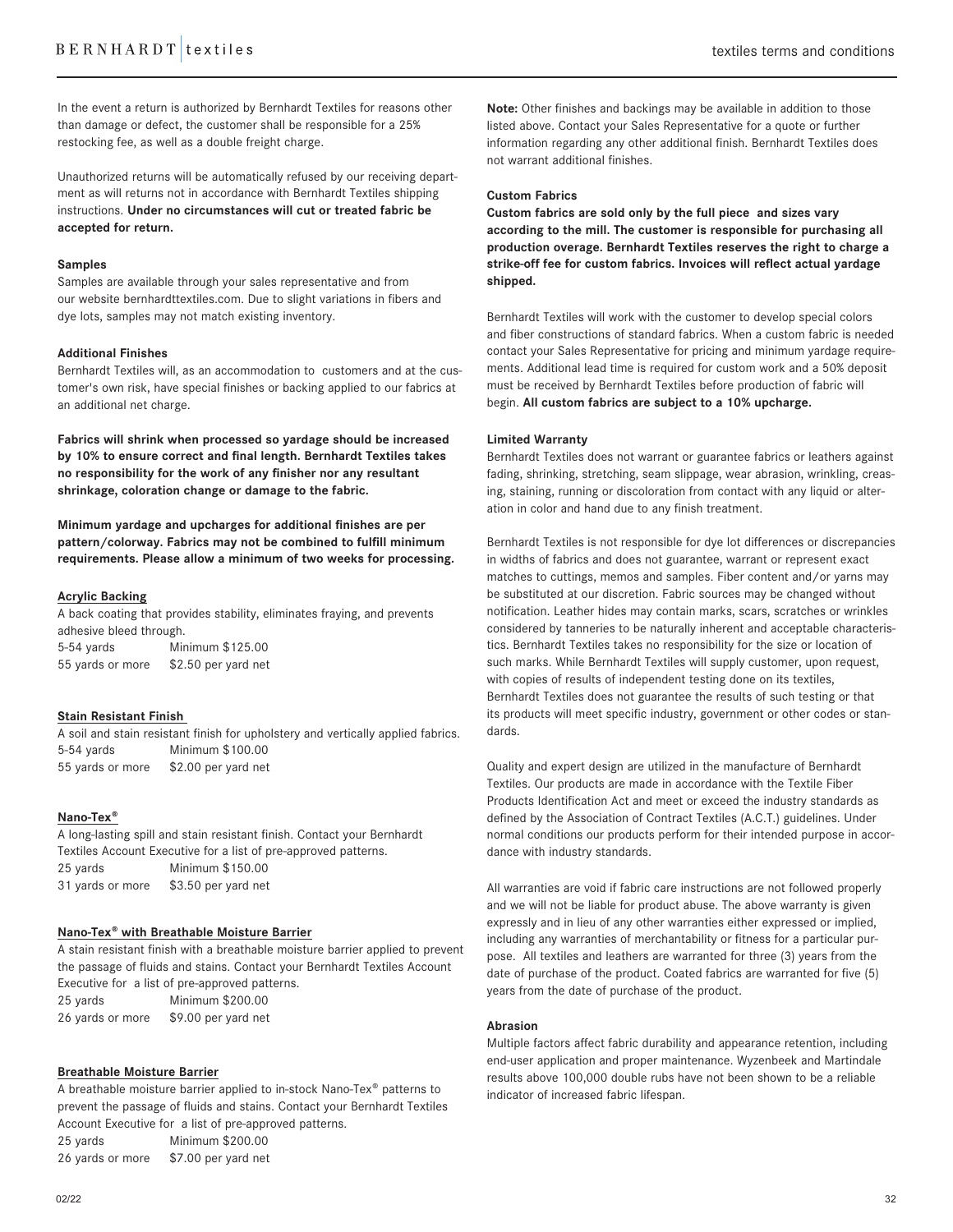# **Flammability Notice**

Bernhardt Textiles does not warrant or assume any responsibility for flame retardant properties of fabrics or leathers, or issue any certificates regarding flammability. All Bernhardt Textiles contract fabrics meet the standards as set forth in the California Technical Bulletin117-2013. Some fabrics meet other flammability standards as are listed on the swatch cards and in this price list. Bernhardt Textiles is not responsible for the final product resulting from any type of special finishing or flammability treatment. If in doubt of the suitability of a particular fabric, it is the suggestion of Bernhardt Textiles to submit a fabric sample to the fire regulatory authorities with jurisdiction at the final installation site.